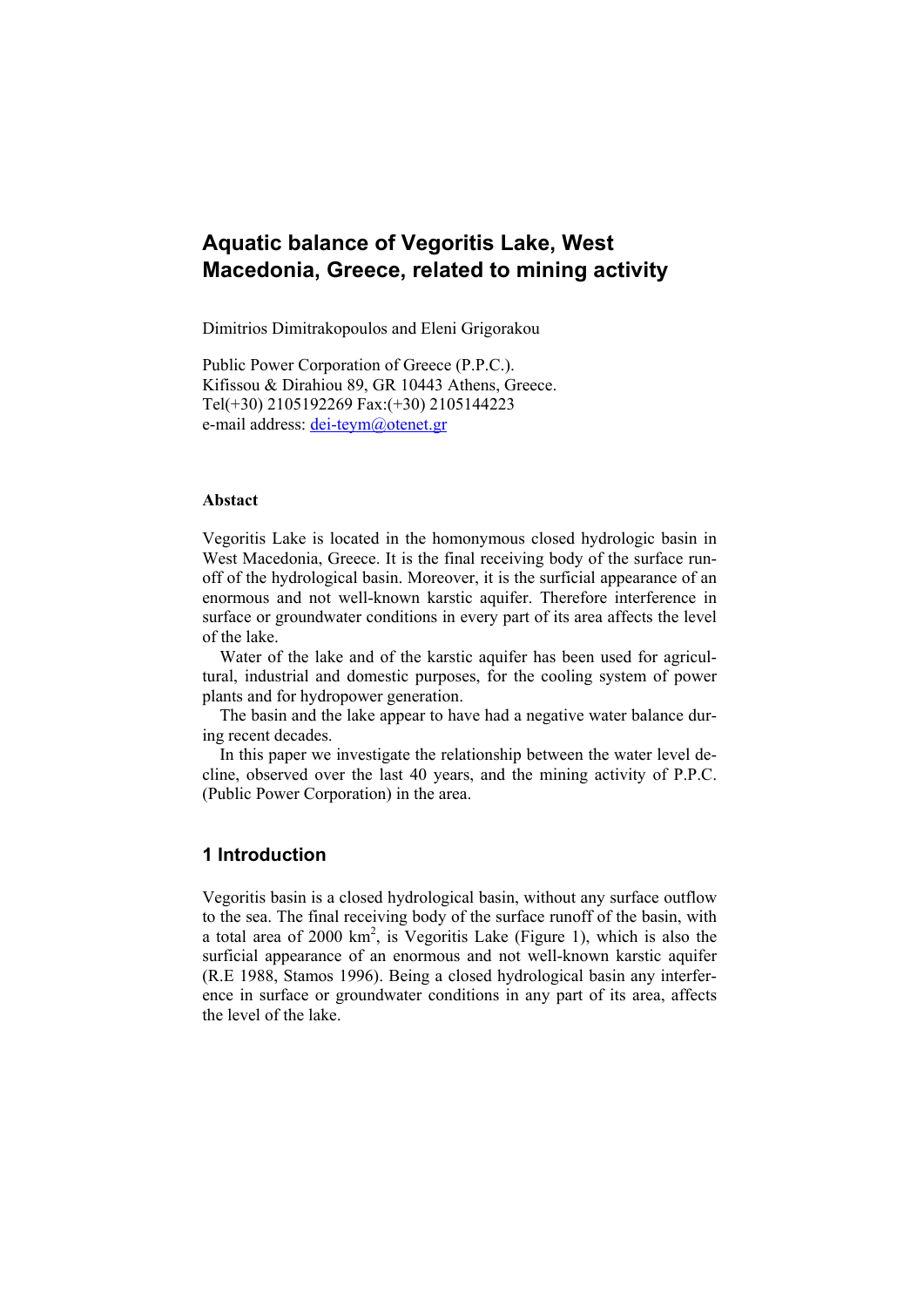Since 1896, when the first measurements of the water level were recorded, intensive fluctuation of the water levels has occurred. The level of the lake in 1900 was 525 masl, in 1942 was 542 masl, and in 1956 it reached 543 masl. The increase in the level of the lake is possibly related to the drainage of Ptolemais (Sarigiol) swamp through Soulou river, which discharges water to the lake. Since then, a continuous drawdown of the lake has taken place, interrupted by small periods of water level rise. During recent years the level of the lake has declined at a slower rate, fluctuating around 510 masl. Similar behavior had also appeared at earlier periods (1962-1964, 1968-1972, 1979-1984), so it is not clear if it is a permanent condition or a periodic phenomenon.

The reduction of the water level of the lake began in 1956, which coincided with the commencement of outflow of water through Arnissa tunnel in order to supply water to Agra Hydropower Plant. During the first few years of its operation the connection between the decrease of the level of the lake and the outflow from Vegoritis Lake, through the tunnel, was obvious. During subsequent years irregular fluctuations of the water level of the lake took place, which could not be directly connected to the quantities of water extracted from Vegoritis Lake through Arnissa tunnel. The outflow through Arnissa tunnel during the period 1975-1992 was extremely low (between 0 and  $25x10^6$  m<sup>3</sup>/year) and in 1992 the outflow stopped completely. However, the decrease of the water level of the lake continued.

The research has been undertaken because the decrease of the water level of the lake is of major importance. All of the activities in the area (industrial, agricultural, fishery, ecological, tourism etc.), which in turn affect the financial, social, ecological and aesthetic role of the area, are dependent on the lake.

## **2 Current condition**

The boundaries of the basin are defined to the east by Vermio mountain, to the south by Skopos mountain, to the west by Askio Mountain, to the northwest by the hills of Nymfeo and Klidi, and to the north by Vorras Mountain.

Water from the lake has been, and still is, used for the following purposes:

- Irrigation and water supply for the towns and villages of the area. The water is pumped directly from the lake or through water wells drilled in the karstic aquifer.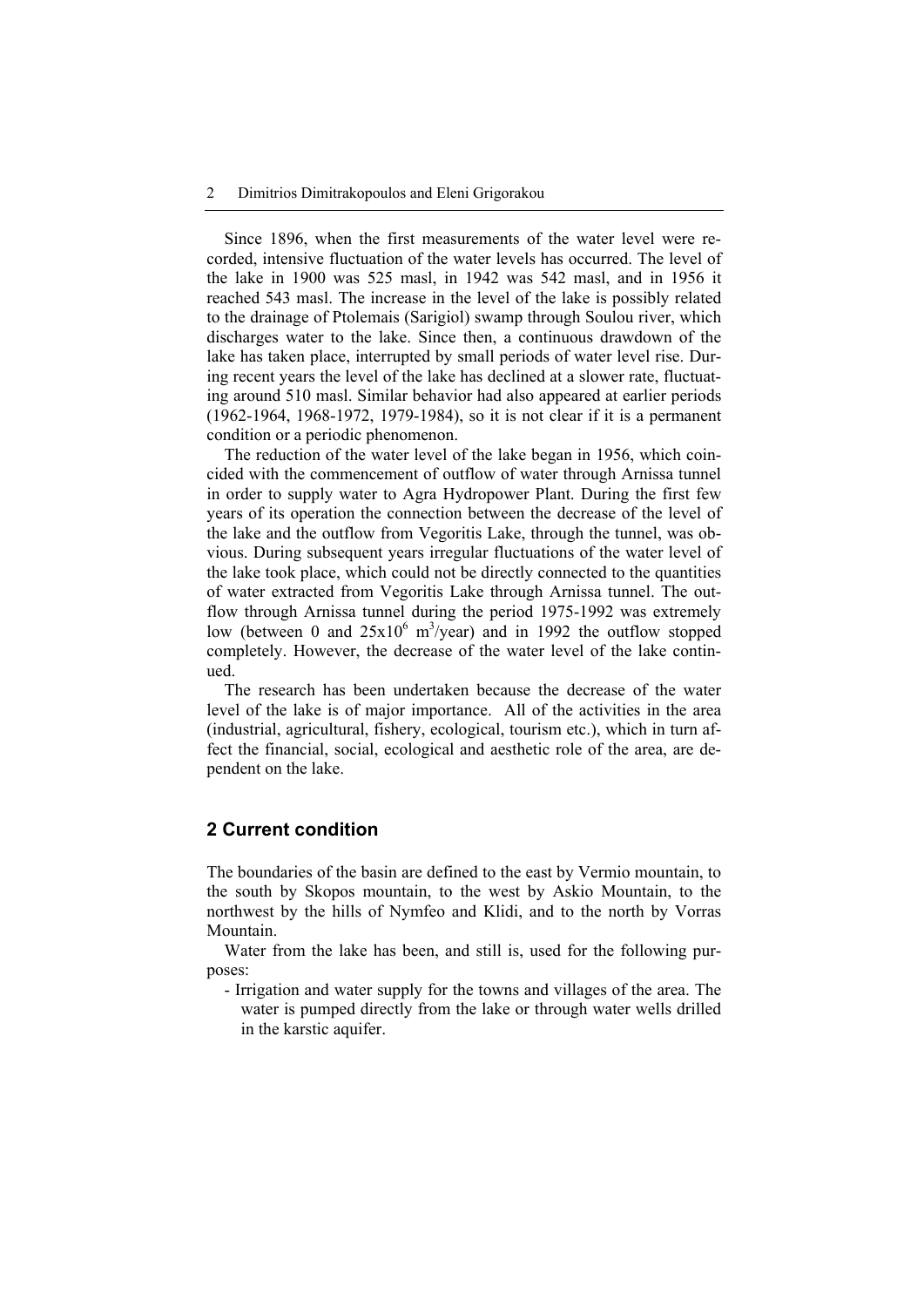Aquatic balance of Vegoritis Lake, West Macedonia, Greece, related to mining activity 3

- For hydropower generation from P.P.C. (1956-1992). The water was discharged from the lake through Arnissa tunnel to the hydropower station of Agra.



**Fig. 1.** The closed hydrological Vegoritis Basin

- For the cooling process at Amynteon and Ptolemais power plants (1976-1988). Water was pumped directly from the lake.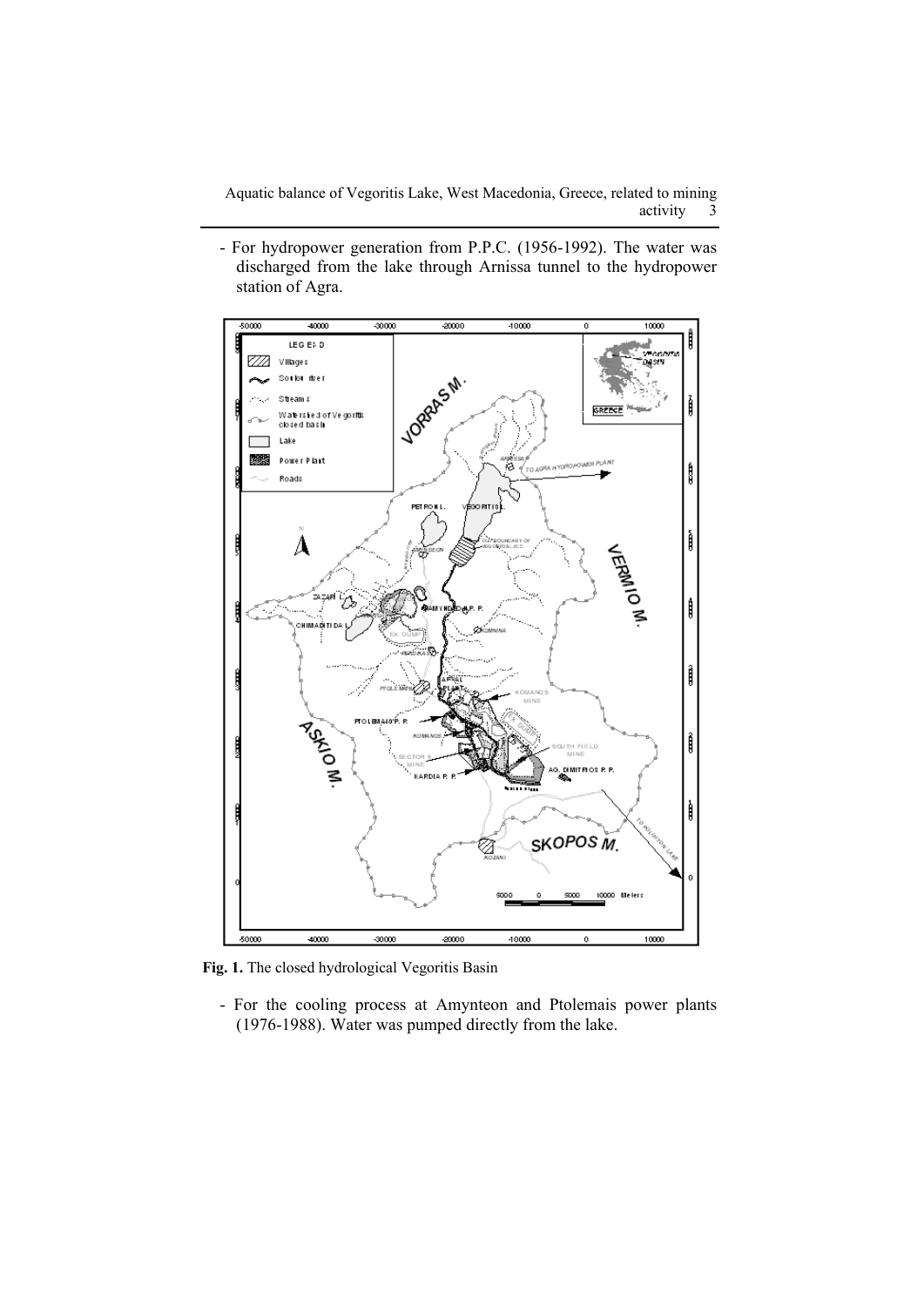- For the industrial needs of a fertilizer plant (AEVAL, the operation of which stopped in 1983). Water was pumped from water wells in the karstic aquifer.

Other significant uses of the lake are as a fishery, and as a tourist attraction.

Vegoritis Lake, together with the nearby lakes of Zazari, Chimaditis and Petron, comprise a unique aquatic system. Together and individually these lakes are important biotopes, and have a significant influence on the climatic conditions of the area.

## **3 Quantity of water pumped out by P.P.C.**

P.P.C. has developed significant mining activities in the area of Vegoritis Basin. 75% of the total electrical power of Greece is produced in this area, and almost  $60x10^6$  tonnes of lignite is extracted per year. The environmental impacts of this activity on the area are significant.

At Vegoritis basin the following lignite open pit mines are under exploitation: a) South Field mine, b) Sector 6 mine, c) Komanos mine, d) North Field mine, e) Amynteon mine and f) Mavropigi mine (from 2003)

Extended pumping, for the protection of the mines, takes place through water wells located inside the pit and at the periphery of the mines.

Water supply for the Power Plants of the area is principally directly from the lake, but also from other sources inside the basin, such as the small dam at Soulou river, and groundwater wells.

#### **3.1 Pumping for the protection of the mines**

For the safe and economical exploitation of the lignite, dewatering of the layers above it, and in some cases depressurizing of the strata below it, is required.

According to P.P.C., the quantities pumped, for the protection of the mines operating within the boundaries of Vegoritis basin, are as shown in Table 1.

| Year             | Water wells<br>$x10^6$ m <sup>3</sup> | Surface ponds<br>$x 10^{6}$ m <sup>3</sup> | Total<br>$x\ 10^6\,\mathrm{m}^3$ |
|------------------|---------------------------------------|--------------------------------------------|----------------------------------|
| South Field Mine |                                       |                                            |                                  |
| 1996             |                                       |                                            |                                  |
| 2001             |                                       |                                            |                                  |

**Table 1.** Pumping volumes for the protection of mines (P.P.C. data).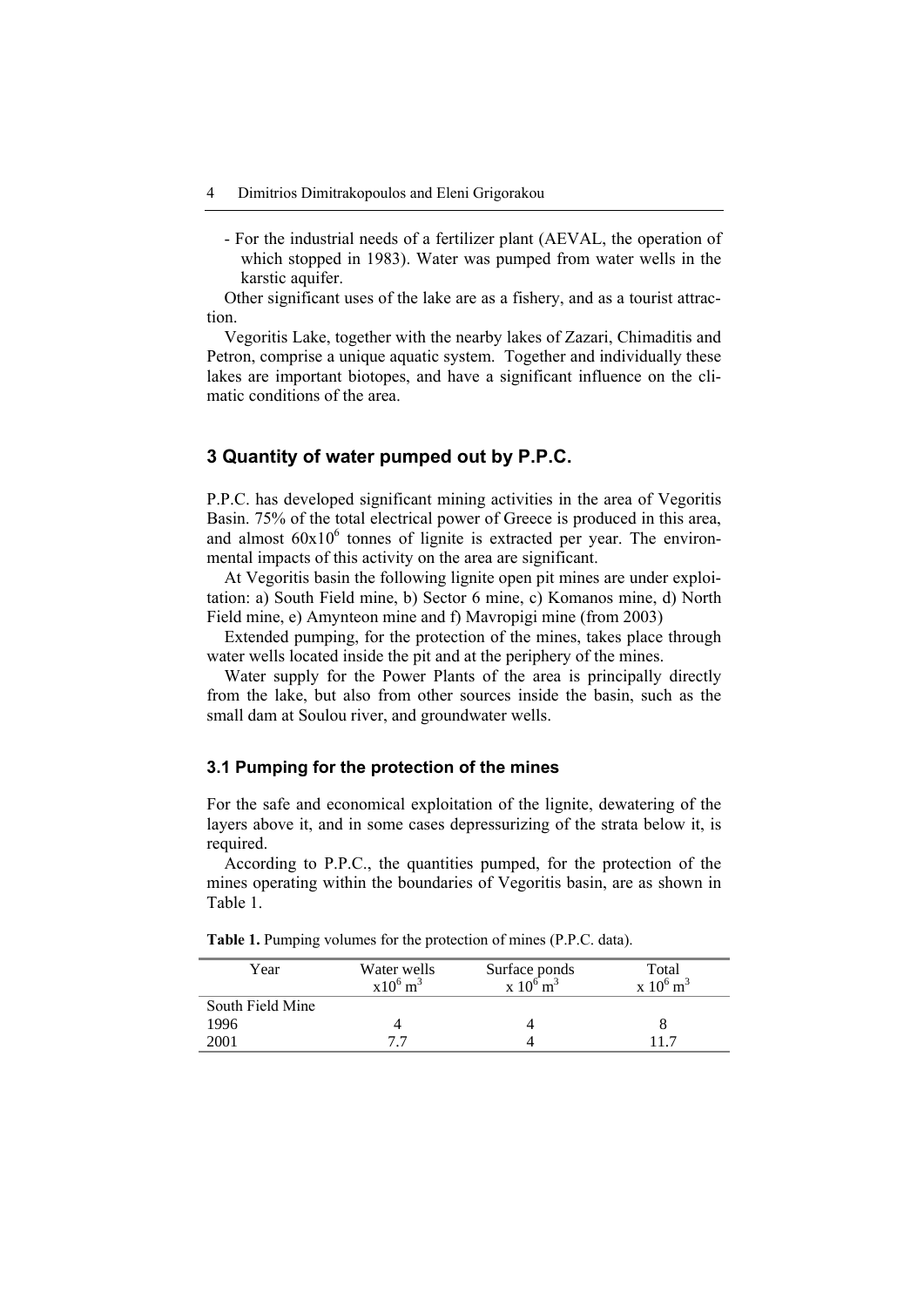| Year                 | Water wells<br>$x10^6$ m <sup>3</sup> | Surface ponds<br>$x 10^{6}$ m <sup>3</sup> | Total<br>$x\ 10^6\$ m <sup>3</sup> |
|----------------------|---------------------------------------|--------------------------------------------|------------------------------------|
| Sector 6-Kardia Mine |                                       |                                            |                                    |
| 1996                 | 0.5                                   |                                            | 1.5                                |
| 2001                 | 1.7                                   | 1.5                                        | 3.2                                |
| Amynteon Mine        |                                       |                                            |                                    |
| 1996                 | 17.1                                  | 3.8                                        | 20.9                               |
| 2001                 | 17.8                                  | 6                                          | 23.8                               |
| North Field Mine     |                                       |                                            |                                    |
| 1996                 | 0.5                                   | 2                                          | 2.5                                |
| 2001                 |                                       | 17                                         | 1.7                                |

Aquatic balance of Vegoritis Lake, West Macedonia, Greece, related to mining activity 5

The water pumped out from water wells for the protection of the mines is discharged to the Soulou or Amyntas rivers, and is then used for irrigation during summer, or flows to Vegoritis Lake during the winter. Recently an effort has been made to utilise this water for the domestic supply of the towns of Kozani, Komanos, Anargiri. Moreover, water pumped from Amynteo mine has partly been used at the Amynteo Power Plant  $(6-7 \times 10^6)$  $m^3$ /year).

Figure 2 is a flow diagram of the aforementioned activities. It is apparent that the water pumped out for the protection of the mines is returned almost entirely to the basin, predominantly for agricultural usage.

### **3.2 Power Plants**

A power plant needs water mainly for cooling purposes. A large percentage (60-70%) of this water is wasted through vaporization.

After its use, water from the cooling towers (clean water with higher hardness) flows to nearby rivers and lakes. On average, 30-35 % of the used water returns to the basin while the rest evaporates.

Within Vegoritis Basin 5 Power Plants are installed since 1959 having total capacity 4,108 Mw

P.P.C. has provided the following information on the water consumption of each of the power plants:

Liptol Power Plant (43 Mw): It is a small plant with a water consumption of 5,500 m<sup>3</sup>/d.

Ptolemais Power Plant (620 Mw): The average water requirement of this plant is 30,000 m<sup>3</sup>/day, with a maximum consumption of 42,000 m<sup>3</sup>/day. The water is pumped from a small artificial lake at Soulou River.

Kardia Power Plant (1,200 Mw): At the beginning of its operation, the water needs of the plant were provided entirely by Vegoritis Lake. How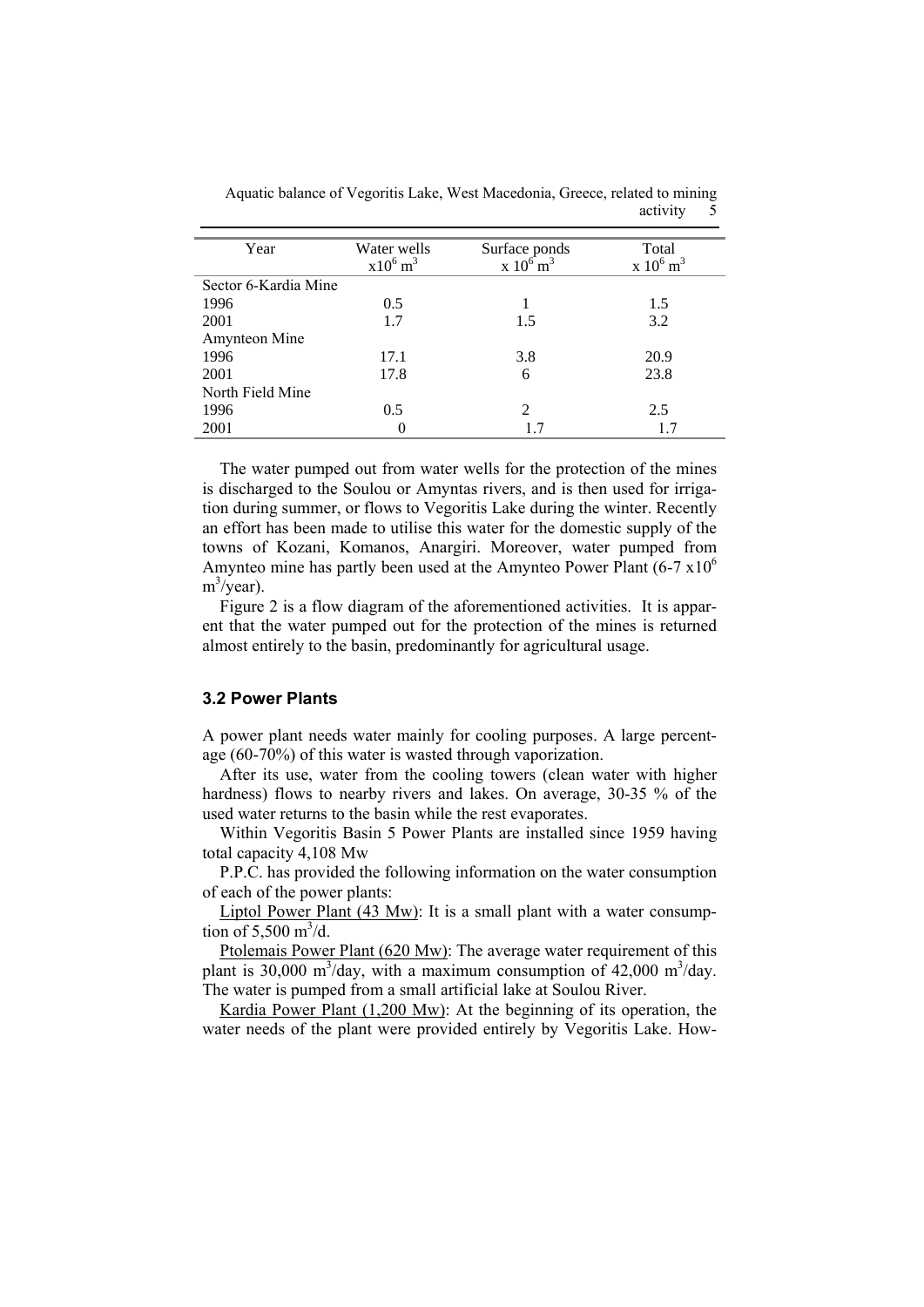ever, currently the plant uses water from Polifiton Lake which is located in another hydrological basin. The volumes pumped from Polifiton Lake for Kardia Power Plant are estimated at  $18-20x10^6$  m<sup>3</sup>/year.



**Fig. 2.** Flow diagram of mining activity and water needs for the year 1996 (all volumes in  $10^6 \text{ m}^3/\text{yr}$ )

As previously mentioned, approximately 30-35% of the discharge water flows to the Soulou River, thus providing an additional  $7-8\times10^6$  m<sup>3</sup>/year to this hydrological basin (Figure 2).

Amynteo Power Plant (600 Mw): The water needs of the plant at the beginning of its operation were provided entirely by Vegoritis Lake. For the period 1976-1988 12.5 $x10^6$  m<sup>3</sup>/year were pumped from Vegoritis Lake for Amynteon and Ptolemais power plants. Since 1994 a portion of the volume pumped  $(6.8x10^6 \text{ m}^3)$  for the protection of Amynteon mine has been used for the needs of the associated power plant. Moreover, from November 1997 Polifiton Lake has supplied the plant. Amynteon Plant uses  $13.8 \times 10^6$  m<sup>3</sup> of water per year,  $5-\frac{6 \times 10^6}{10^6}$  m<sup>3</sup> of which is returned to the basin.

Ag. Dimitrios Power Plant (1560 Mw): According to P.P.C., during the period 1990-1996  $20x10^6$  m<sup>3</sup>/year of water were transferred from Polifiton Lake to Ag. Dimitrios plant. Today, these quantities have been increased to 25-26x10<sup>6</sup> m<sup>3</sup>/year. The loss of water through vaporization is 15-16x10<sup>6</sup>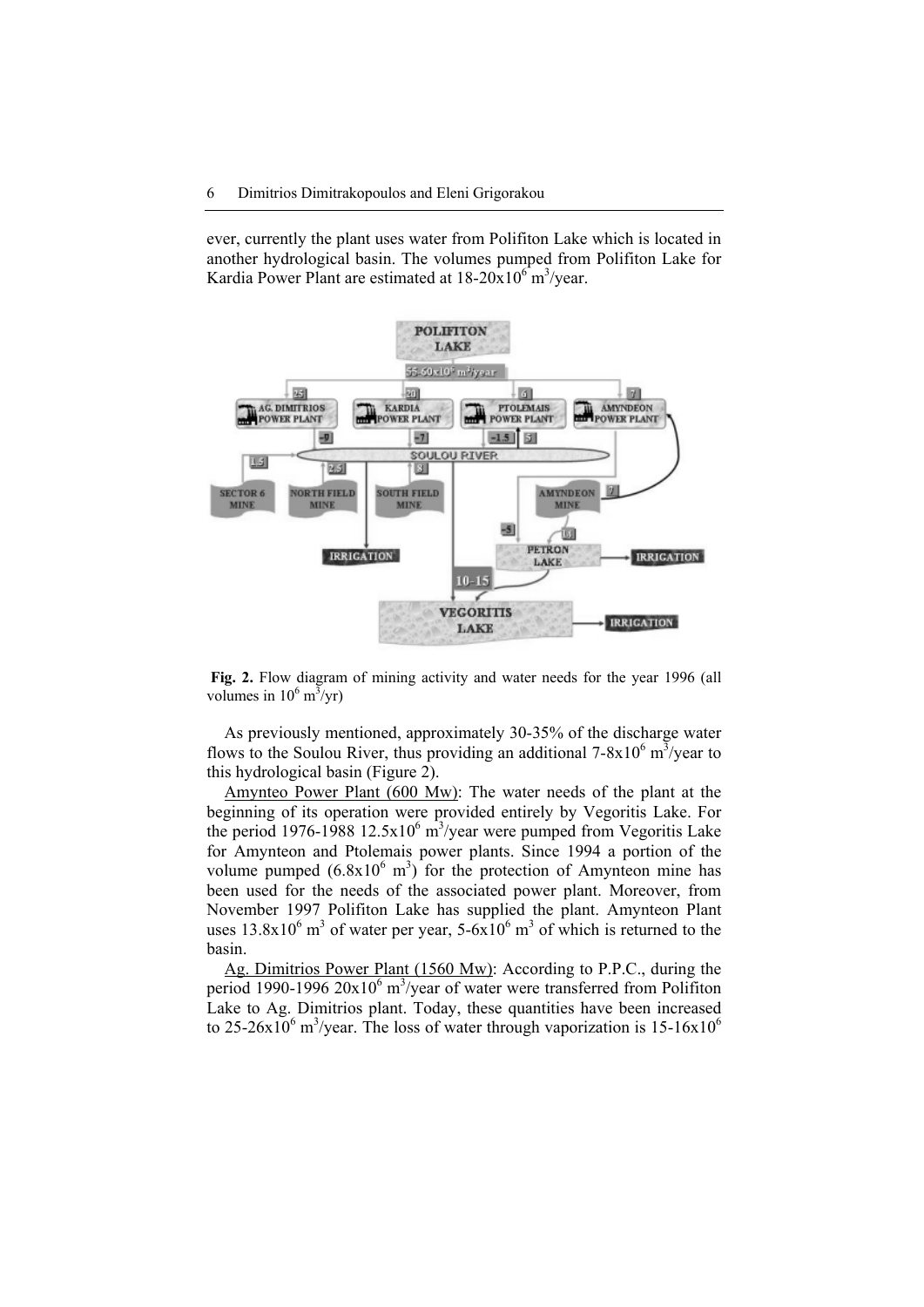Aquatic balance of Vegoritis Lake, West Macedonia, Greece, related to mining activity

 $\text{m}^3/\text{year}$ . Quantities of 9-10x10<sup>6</sup> m<sup>3</sup>/year are returned to the Vegoritis basin.

Agra Hydropower Plant: Arnissa tunnel, at the northeastern end of Vegoritis Lake, was used to transfer water from Vegoritis Lake to Agra Hydropower plant. This water was removed from Vegoritis basin and entered another basin, where it was used for hydropower generation, and then for irrigation.

The fluctuation in volumes of water pumped for the Agra plant, together with fluctuations of the water level of Vegoritis Lake, is illustrated in Figure 3 (Dimitrakopoulos 2001).

The outflow through the tunnel stopped in 1992. However, since 1977 the outflow was very low  $(10{\text -}20x10^6 \text{ m}^3/\text{year})$  and the water was used almost entirely for irrigation.



**Fig. 3.** Water level fluctuation of Vegoritis Lake and pumped out quantities from PPC directly from the lake.

A summary of the sources of supply for the various power plants, and their requirements, is given in Table 3.

**Table 2.** Water needs of Power Plants.

| Water needs                  | Pumped from |
|------------------------------|-------------|
| $x10^6$ m <sup>3</sup> /year |             |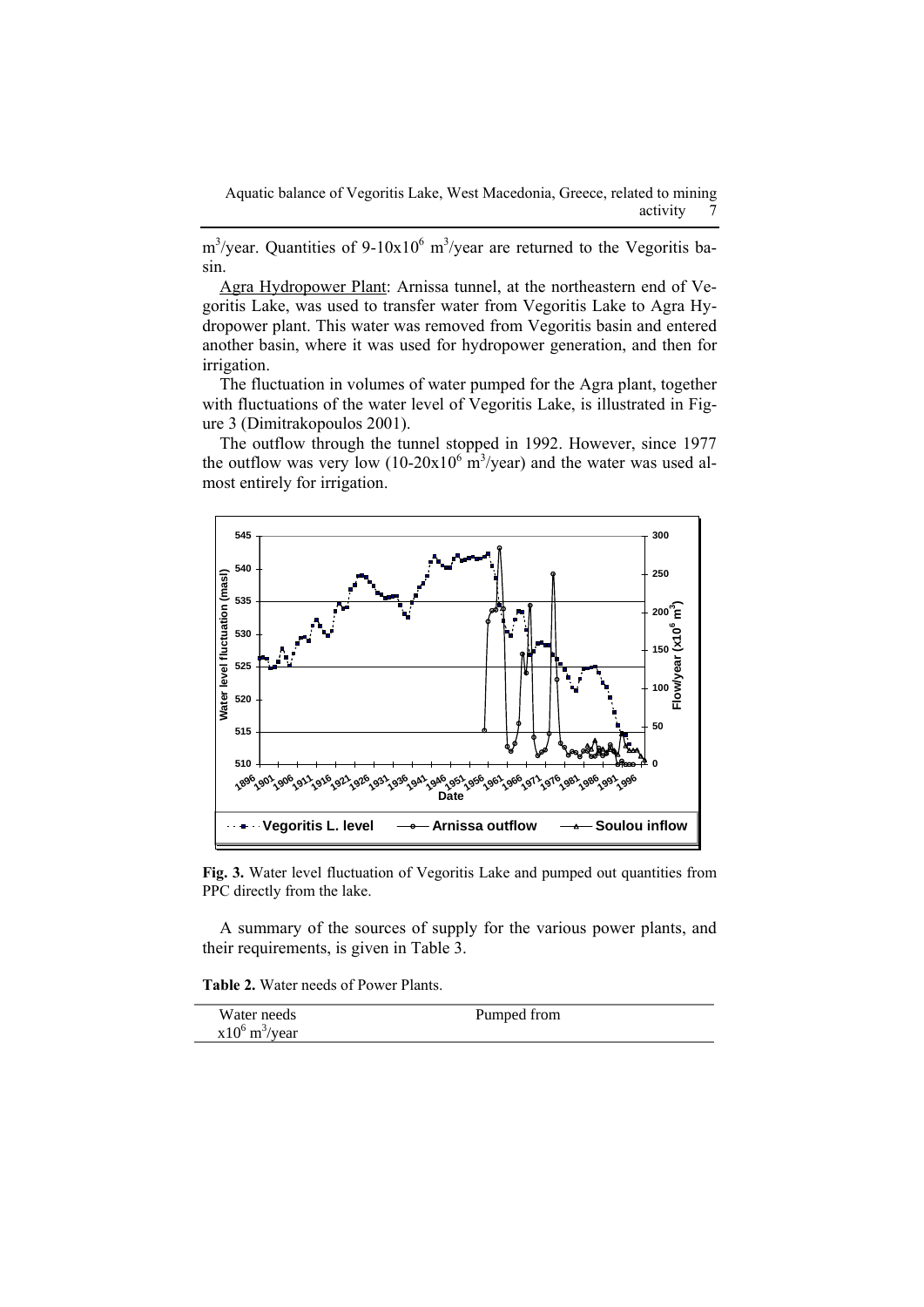#### 8 Dimitrios Dimitrakopoulos and Eleni Grigorakou

| Water needs                  | Pumped from                                                |  |
|------------------------------|------------------------------------------------------------|--|
| $x10^6$ m <sup>3</sup> /year |                                                            |  |
| Ptolemais Power Plant        |                                                            |  |
| 11                           | 1959-1988 from Vegoritis Lake. Since 1988 from an artifi-  |  |
|                              | cial dam at Soulou R.                                      |  |
| Kardia Power Plant           |                                                            |  |
| 20                           | At the beginning of its operation from Vegoritis Lake. To- |  |
|                              | day from Polifiton Lake                                    |  |
| Amynteo Power Plant          |                                                            |  |
| 14                           | 1986-1997 from Vegoritis Lake & dewatering of Amynteon     |  |
|                              | Mine. Today from Polifiton Lake and dewatering wells.      |  |
| Ag. Dimitrios Power Plant    |                                                            |  |
| 25                           | Polifiton Lake                                             |  |

### **4 Water balance of Vegoritis Basin**

For the evaluation of the water balance of the basin many studies and surveys have been carried out, as discussed below

The complex aquatic system, the unknown extent of the karstic aquifer and leakage through the karstic sinkholes are some of the problems that make the estimation of the water balance very difficult. Many assumptions have been made and different results have been presented. Some of the most important estimates and assumptions that have been made are as follows:

- Xorafas (1957), gives a figure of  $170x10^6$  m<sup>3</sup>/year for the inflow to the lake. The outflow from Arnissa tunnel to another basin had been estimated at  $150x10^6$  m<sup>3</sup>/year, so there was estimated to be a positive balance to the lake of  $20x10^6$  m<sup>3</sup>/year. Despite this, the water level of the lake was decreasing during this period (see Figure 3).

Sapounas (1998) suggested that there was a net loss of 32.43 x  $10^6$ m<sup>3</sup>/yr from the lake over the period 1981-1993. Sapounas (1998) also calculated the balance for the entire basin, and concluded that there was a net loss of 20.59 x  $10^6 \text{ m}^3/\text{yr}$ .

Stamos (1996) suggests that the exploitable water resources of the basin are approximately  $200x10<sup>6</sup>m<sup>3</sup>/year$ . He estimates the water balance of the lake for the period 1993-1994, concluding that losses equate to  $60x10<sup>6</sup>m<sup>3</sup>/year$ . This includes pumping  $10x10<sup>6</sup>m<sup>3</sup>/year$  directly from the lake for irrigation, and the use of  $20x10<sup>6</sup>m<sup>3</sup>/year$  by PPC.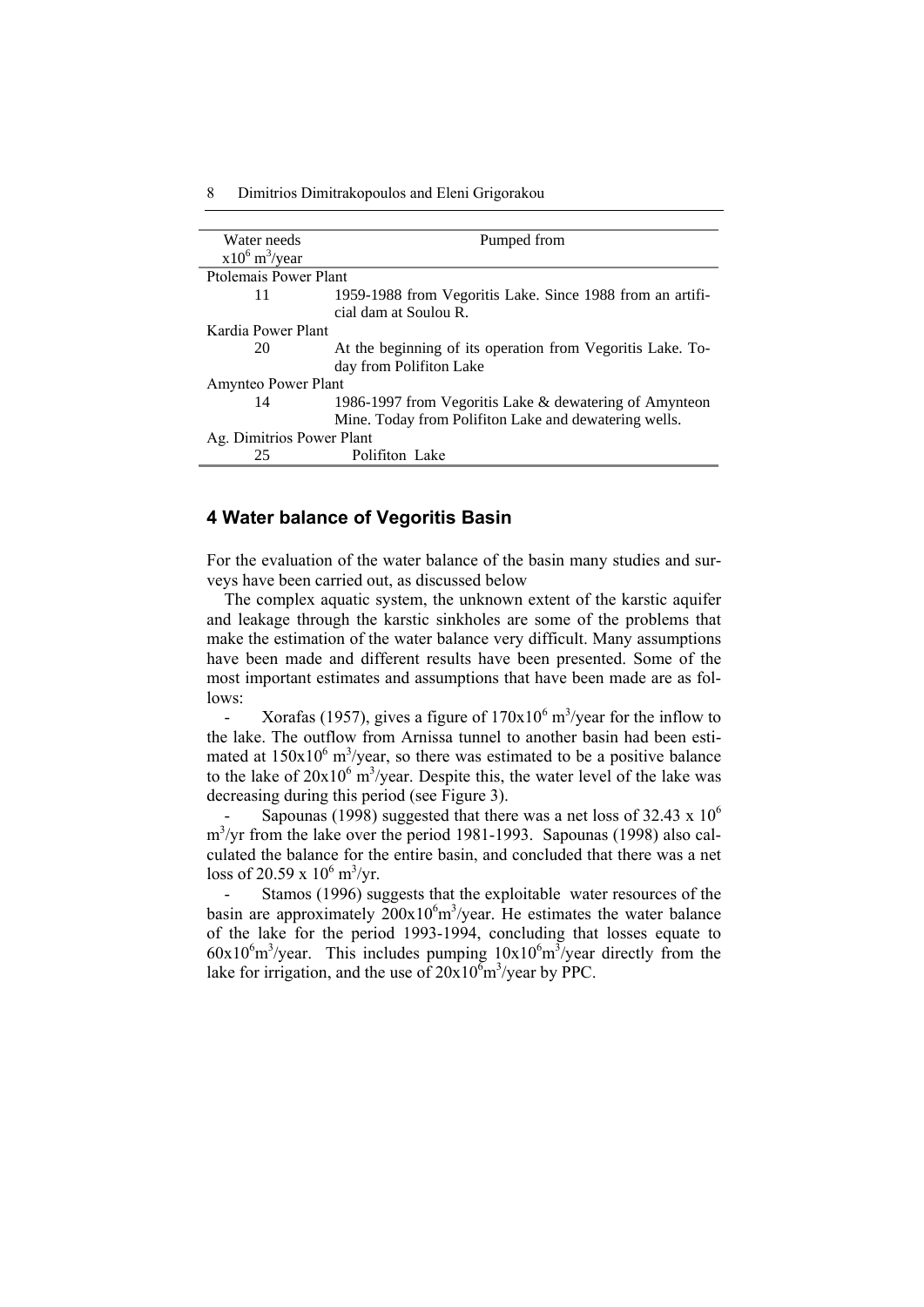However confusion remains over the water balance of the lake itself, as distinct from the entire basin, and over the hydrological interaction between the lake and the karstic aquifer.

It is our view that the problem of decreasing water levels must be addressed in the context of the entire basin, and therefore that the irrigation and domestic and industrial supply uses must be investigated together with uses by the mines and power plants.

According to 1991 data for Sarigiol basin, which covers 500  $\text{km}^2$ , approximately 1/4 of the total basin (27,000 hectares) is irrigated. In 1996 there were 300 recorded water wells used for irrigation, with an estimated total abstraction of 20 x  $10^6$  m<sup>3</sup>/year, and 32 for domestic use, with an estimated total abstraction of 3-4 x  $10^6$  m<sup>3</sup>/year (Dimitrakopoulos et al 2000). 10 years earlier there were just 100 irrigation wells, and thus the usage has increased substantially (Louloudis 1990).

In 1996 546 irrigation water wells and 11 domestic wells were in use in the Chimaditis sub-basin  $(355 \text{ km}^2)$ . This compares to 260 and 116 wells in 1990 and 1985 respectively. In 1996 it was estimated that  $38 \times 10^6$ m<sup>3</sup>/year of water was used for irrigation (Dimitrakopoulos 2001).

These data reveal an increasing trend in the consumption of water, used mainly for irrigation, over the last decades. However, on the positive side, water pumped from the mines is at least returned to the basin for use in irrigation or flows into the lake.

# **5 Conclusions**

The water balance of the area is as follows (and shown in Figure 2):

Outflows:

- The main outflow from Vegoritis Lake, through Arnissa tunnel for hydropower generation, stopped in 1977. Outflow of small quantities (10-  $20x10^6$  m<sup>3</sup>/year) continued since 1992 for agricultural use during the summer.
- Pumping of  $6-7x10^6$  m<sup>3</sup> from water wells of the basin, for the cooling towers of two of the power plants.
- Pumping of significant quantities for irrigation (estimated at  $38 \times 10^6$ )  $\text{m}^3/\text{year}$  in 1996).
- For dewatering and protection of the mines from surface and groundwater, 33-40  $x10^6$  m<sup>3</sup>/year are pumped out. This volume of water returns, almost entirely, to the basin, where it is used for irrigation or flows into Vegoritis Lake.